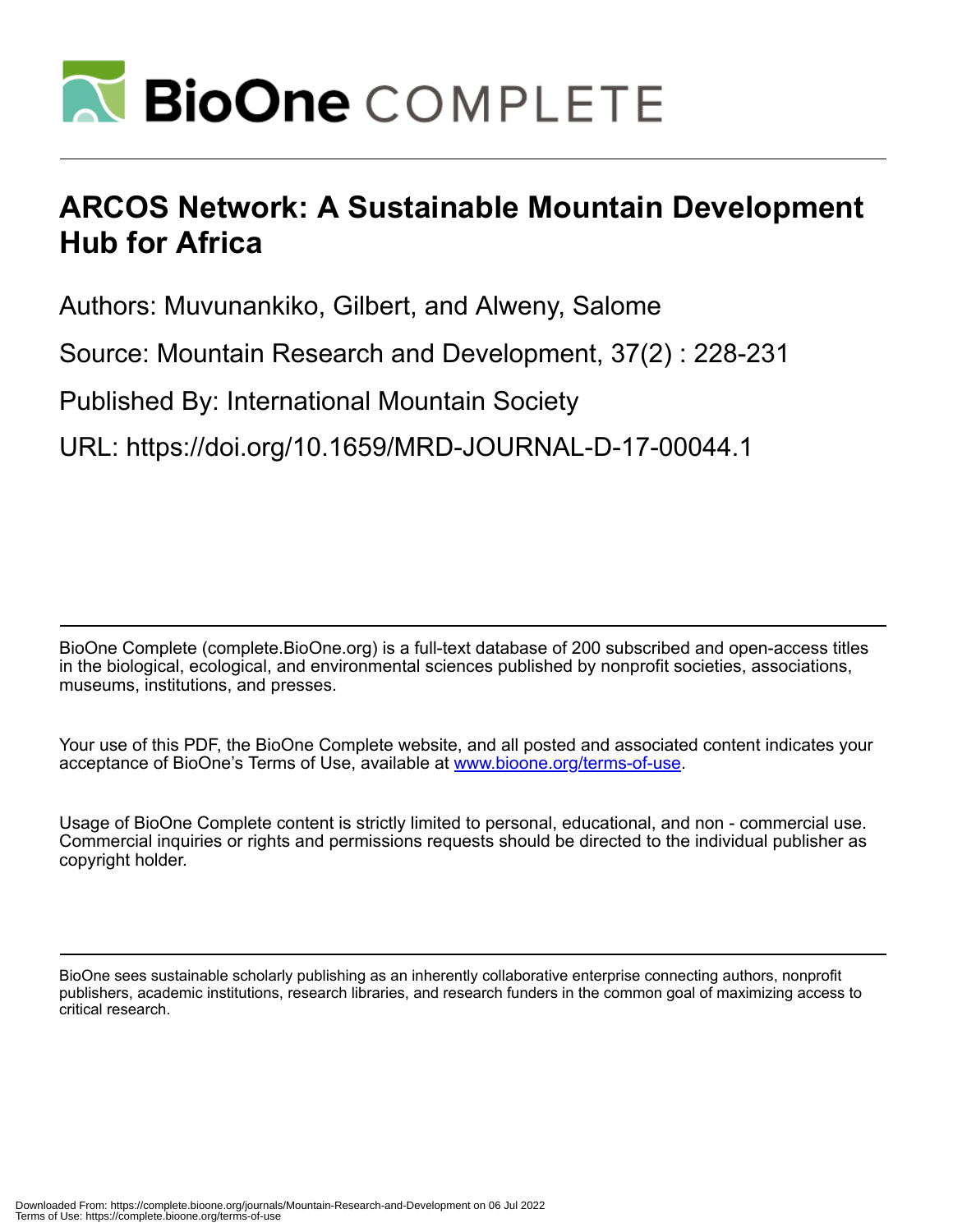#### Mountain Research and Development (MRD)

An international, peer-reviewed open access journal published by the International Mountain Society (IMS) www.mrd-journal.org

# ARCOS Network: A Sustainable Mountain Development Hub for Africa

The African continent is endowed with mountains of high productivity, biodiversity, endemism, and cultural diversity. African mountain ecosystems play an important role in economic development, poverty alleviation, and environmental protection. However, climate change and extreme events, as well as human activities, alter the capacity of mountains to provide such services to millions of Africans who depend on them. Since the creation in 1995 of the Albertine Rift Conservation Society (ARCOS), mountains have been at the core of its programs, and collaboration among stakeholders is a key aspect of its search for sustainable solutions to threats affecting African mountains.

## The mountain focus of the ARCOS Network

The Albertine Rift Conservation Society (ARCOS) is a nongovernmental organization (NGO) established in 1995 that originally focused on the rich mountain ecosystems of the Albertine Rift region but has now expanded its area of operation to cover all African mountains. ARCOS is implementing a global mountains program (Sustainable Mountain Development for Global Change or SMD4GC) in Africa. As a sustainable mountain development (SMD) hub for Africa, ARCOS partners with stakeholders, including NGOs, governments, community-based organizations, and the private sector, to enhance and maintain the health of African mountain ecosystems, which are key features in the economic development of African countries as well as the wellbeing of their people. As stipulated in its mission, ''to enhance biodiversity conservation and sustainable management of natural resources through the

promotion of collaborative conservation action for nature and people,'' ARCOS believes in collaboration to tackle the issues facing key ecosystems in its geographic areas of intervention the Albertine Rift, Africa Great Lakes region, and African mountains (ARCOS 2017). ARCOS's strategic areas are outlined in Figure 1.

### African mountains and the SMD agenda for Africa

In 1999, ARCOS organized the first Albertine Rift Regional Mountain Forum. Since then, it has been bringing different stakeholders together to discuss and frame a shared mountain agenda for Africa. The current SMD efforts in Africa build on the existing stakeholders' efforts and focus on knowledge sharing to guide decision-making and dialogue to explore future challenges and opportunities for SMD with reference to global development agendas, especially Agenda 2030 and global agreements on climate change. ARCOS believes that SMD in Africa will be achieved through developing and strengthening policy and institutional arrangements and mechanisms for enhanced governance in mountain ecosystems, increasing investment in mountain development and conservation, enhancing mountain ecosystems and the participation of mountain communities, and implementing adaptation measures to address the impacts of climate change in mountain areas.

### Meetings of mountain stakeholders in Africa and their policy outputs

In 2014, ARCOS and the East African Community organized the first African Regional Mountains Forum [\(http://events.arcosnetwork.org/\)](http://events.arcosnetwork.org/), held



in Arusha, Tanzania (Figure 2). The forum called upon member states to develop and implement a shared mountain agenda and strategy for Africa.

In addition to the 2014 Arusha forum, there have been several other calls to action reiterating the need to strengthen mountain governance and to enhance cooperative action in mountain regions at various levels. These include the 2013 African Ministerial Conference on the Environment, the Africa Mountain Partnership Members Meeting held in Kigali, Rwanda, in February 2013, the Regional Conference on African Mountain Ecosystems as Impacted by Climate Change: Post  $\rm RiO+20$ Actions, held in Nairobi, Kenya, in September 2013, the Meeting on Sustainable Mountain Development in African Mountains, held in November 2011 in Mbale, Uganda, and the Gaborone Declaration on Climate Change and Africa's Development in March 2015 (The Republic of Botswana and Conservation International 2015). All emphasized the need to promote and strengthen SMD, including the adoption of transboundary and regional frameworks for the sustainable management of African mountain ecosystems. Building on these mandates, the call for strengthened management and conservation of mountain ecosystems was reinforced at the 15th session of the African Ministerial Conference on the Environment in Cairo, Egypt, which called for the strengthening of the Africa Regional Mountains Forum as a center of knowledge, information exchange, and policy dialogue. ARCOS is the interim secretariat of this forum.

Later, countries in Africa started developing National Sustainable Mountain Development Strategies.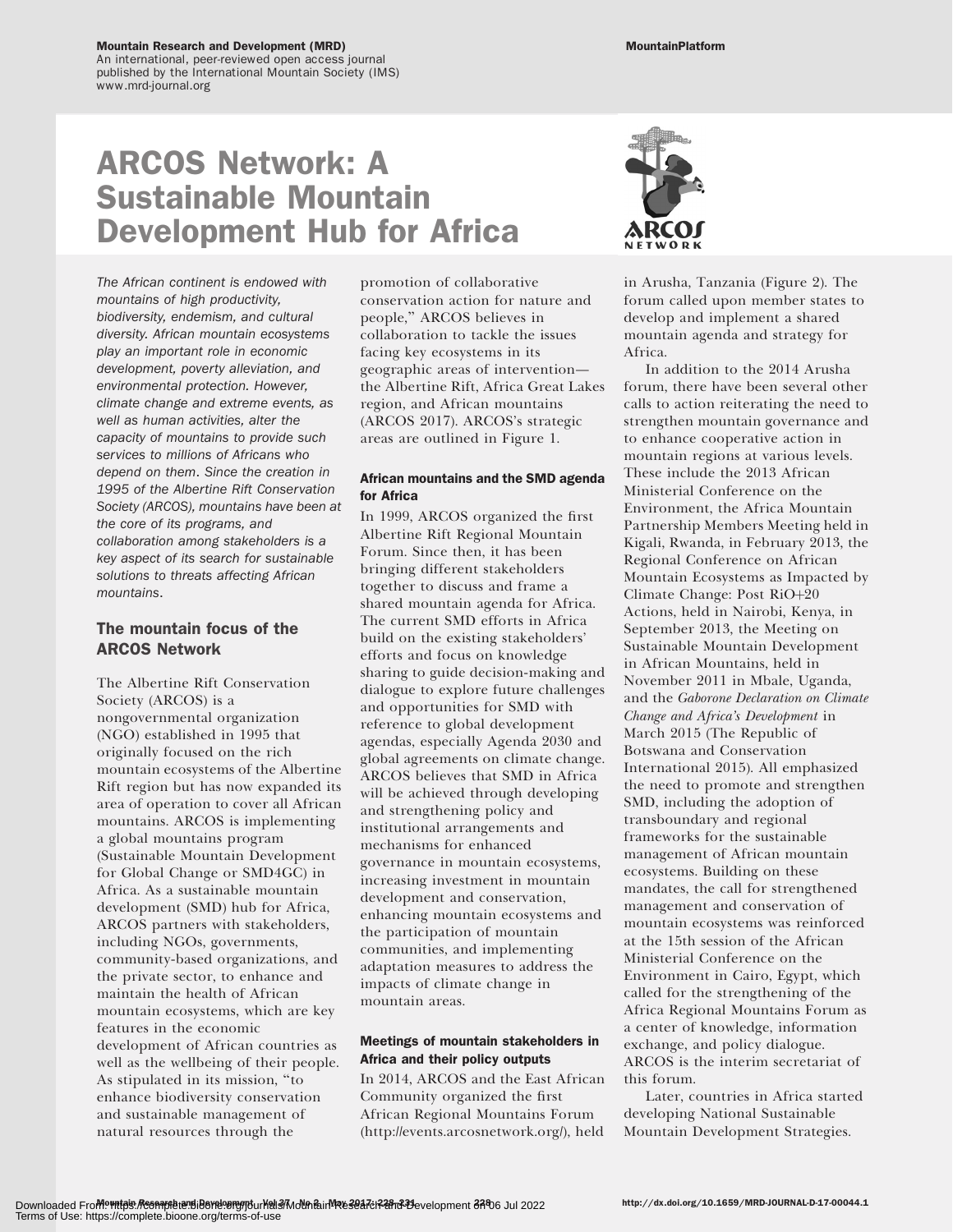FIGURE 1 ARCOS strategic areas 2016-2020.

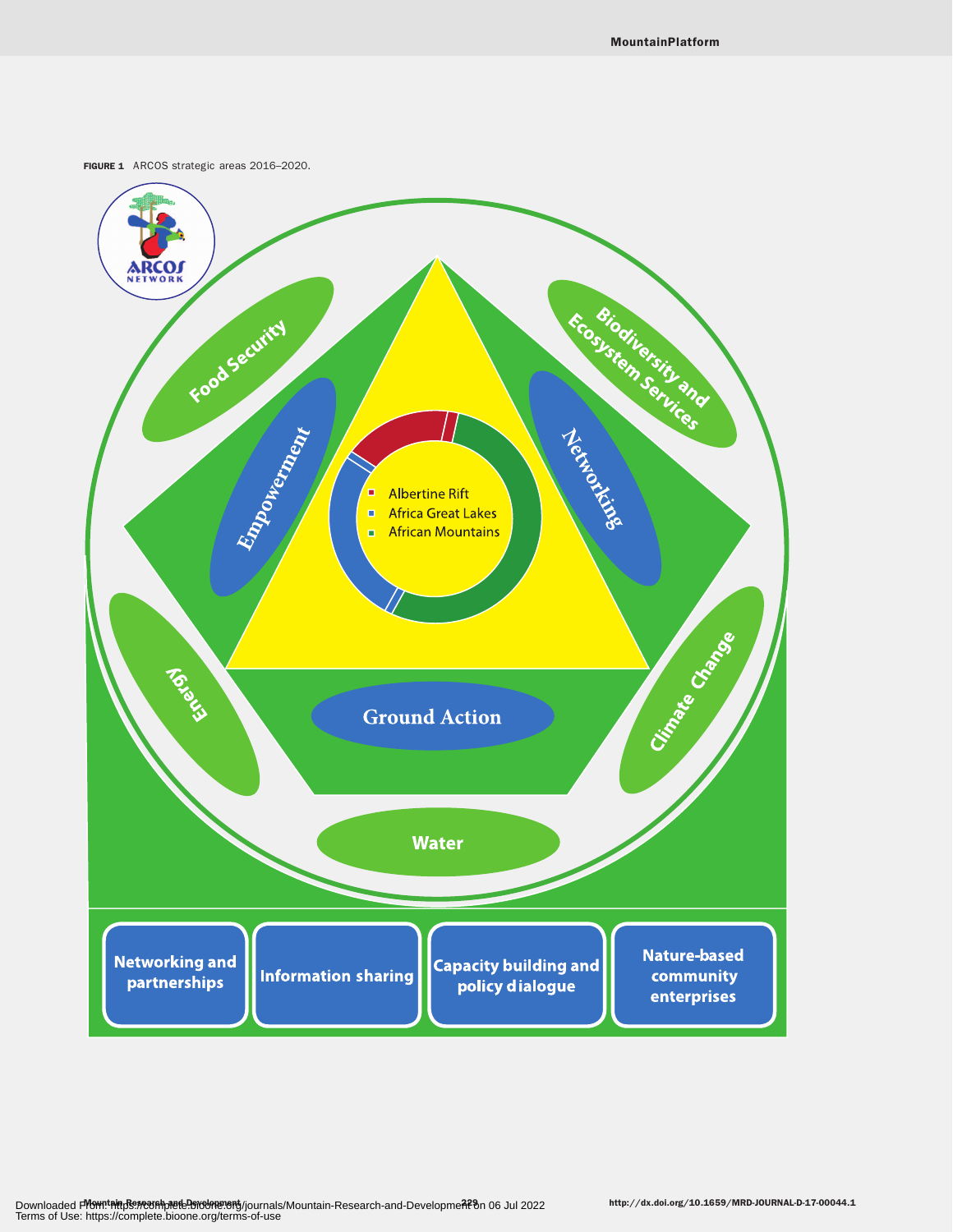FIGURE 2 Participants in the first Africa Regional Mountains Forum in Arusha, Tanzania, in 2014. (Photo by Gilbert Muvunankiko/ARCOS)



These include Madagascar in 2015 and Uganda in 2016 (MWE 2016); both countries' strategies are already being implemented. Other collaborative efforts that are important to protecting Africa's mountain resources include the Greater Virunga Transboundary Collaboration Agreement, signed by the Democratic Republic of the Congo, Rwanda, and Uganda on 22 September 2015, and the agreement between ARCOS and the East African Community, signed on 27 July 2015, to collaborate in promoting SMD in East Africa.

The World Mountain Forum 2016—organized by ARCOS, the government of Uganda, and other partners and held in Uganda at Mbale on 17–20 October 2016, with the theme Mountains for Our Future and its main outcome document, Don't Leave Mountains Behind (WMF 2016), also emphasized the need for wise policymaking and decisionmaking about mountain ecosystems.

#### World Mountain Forum 2016 outcomes

The 2016 World Mountain Forum's outcome document called on governments, politicians, decisionmakers, development and multilateral agencies, financing institutions, and mountain stakeholders to form policy, gather knowledge, and take action on reaching the targets of the Paris Agreement on climate change and the Sustainable Development Goals through specific attention to mountain regions; recognize upstream and downstream links, especially with regard to mountain ecosystem services; speak with one global mountain voice; and promote the inclusion of mountains in international processes and negotiations.

#### Bridging gaps in knowledge of African mountains

As knowledge is key to informed decisions (Figure 3), ARCOS developed an online platform, the ARCOS Biodiversity Information Management System [\(http://arbims.](http://arbims.arcosnetwork.org/) [arcosnetwork.org/\)](http://arbims.arcosnetwork.org/), to facilitate information sharing on issues pertaining to SMD. In the same framework, stakeholders also joined hands to enhance knowledge of Africa's mountains by collecting and packaging information. Those include, among others, ARCOS's

FIGURE 3 About 85% of the glacial ice on Mount Kilimanjaro disappeared between 1912 and 2011. Estimates vary, but several scientists predict it will be gone by 2060 (Earth Observatory, 2012). Such knowledge is key to informing SMD policies. (Photo by Dr Sam Kanyamibwa/ARCOS)